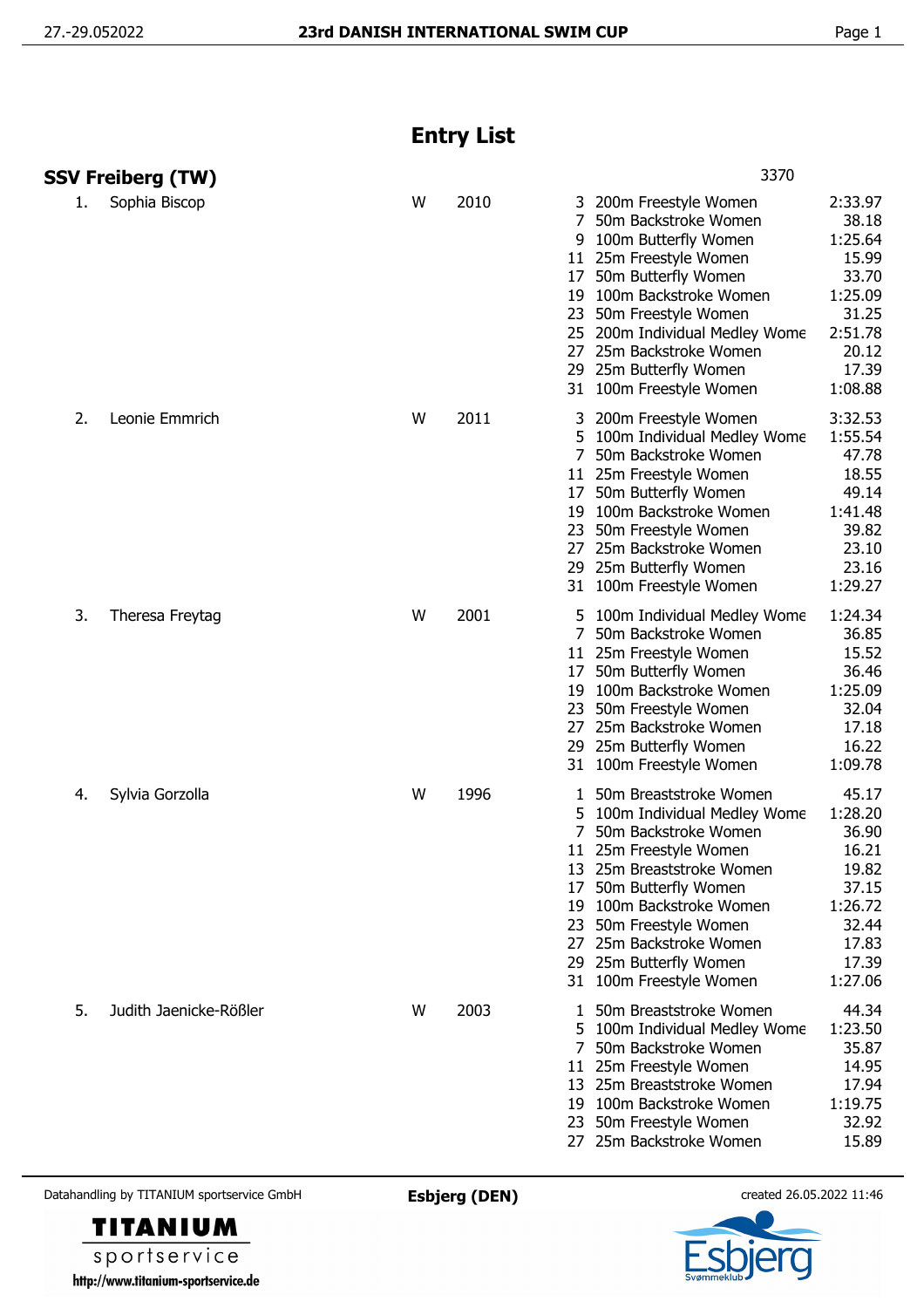|     | SSV Freiberg (TW)         |   |      | 3370                                                                                                                                                                                                                                                                                                                                                               |                                                                                                                      |
|-----|---------------------------|---|------|--------------------------------------------------------------------------------------------------------------------------------------------------------------------------------------------------------------------------------------------------------------------------------------------------------------------------------------------------------------------|----------------------------------------------------------------------------------------------------------------------|
| 5.  | Judith Jaenicke-Rößler    | W | 2003 | 35 100m Breaststroke Women                                                                                                                                                                                                                                                                                                                                         | 1:34.48                                                                                                              |
| 6.  | <b>Florentine Schmidt</b> | W | 2011 | 200m Freestyle Women<br>3<br>100m Individual Medley Wome<br>5.<br>50m Backstroke Women<br>7<br>11 25m Freestyle Women<br>50m Butterfly Women<br>17<br>19 100m Backstroke Women<br>50m Freestyle Women<br>23<br>200m Individual Medley Wome<br>25<br>25m Backstroke Women<br>27<br>29 25m Butterfly Women<br>31 100m Freestyle Women<br>200m Backstroke Women<br>37 | 3:09.94<br>1:35.62<br>41.16<br>22.21<br>42.94<br>1:26.27<br>38.96<br>3:20.34<br>25.36<br>23.73<br>1:26.90<br>3:03.41 |
| 7.  | Mileen Schmieder          | W | 2003 | 50m Breaststroke Women<br>1<br>100m Individual Medley Wome<br>5<br>100m Butterfly Women<br>9<br>11 25m Freestyle Women<br>13 25m Breaststroke Women<br>50m Butterfly Women<br>17<br>23 50m Freestyle Women<br>29 25m Butterfly Women<br>100m Freestyle Women<br>31<br>100m Breaststroke Women<br>35                                                                | 36.95<br>1:17.51<br>1:21.53<br>14.90<br>17.75<br>32.08<br>29.97<br>15.78<br>1:09.22<br>1:25.15                       |
| 8.  | Viktoria Trommer          | W | 2000 | 50m Breaststroke Women<br>1<br>200m Freestyle Women<br>11 25m Freestyle Women<br>50m Butterfly Women<br>17<br>23<br>50m Freestyle Women<br>25m Butterfly Women<br>29<br>31 100m Freestyle Women                                                                                                                                                                    | 45.02<br>2:29.98<br>15.31<br>34.28<br>31.26<br>16.38<br>1:06.63                                                      |
| 9.  | Lilly Weigelt             | W | 2004 | 50m Breaststroke Women<br>1<br>100m Individual Medley Wome<br>5.<br>7<br>50m Backstroke Women<br>11 25m Freestyle Women<br>25m Breaststroke Women<br>13<br>23<br>50m Freestyle Women<br>27<br>25m Backstroke Women<br>25m Butterfly Women<br>29<br>31 100m Freestyle Women                                                                                         | 47.12<br>1:28.30<br>41.33<br>15.36<br>20.00<br>34.01<br>19.76<br>18.88<br>1:19.28                                    |
| 10. | Manuel Jaenicke-Rößler    | M | 2005 | 4 200m Freestyle Men<br>100m Individual Medley Men<br>50m Backstroke Men<br>8<br>12 25m Freestyle Men<br>50m Butterfly Men<br>18<br>20 100m Backstroke Men<br>50m Freestyle Men<br>24<br>25m Backstroke Men<br>28.<br>30 25m Butterfly Men<br>32 100m Freestyle Men                                                                                                | 2:14.98<br>1:15.23<br>29.87<br>13.25<br>29.05<br>1:09.56<br>26.93<br>15.79<br>14.75<br>59.38                         |
| 11. | Merten Kottowski          | M | 2007 | 50m Breaststroke Men<br>200m Freestyle Men<br>4<br>50m Backstroke Men<br>8<br>12 25m Freestyle Men                                                                                                                                                                                                                                                                 | 42.60<br>2:43.06<br>39.33<br>14.31                                                                                   |

Datahandling by TITANIUM sportservice GmbH **Esbjerg (DEN)** created 26.05.2022 11:46



sportservice http://www.titanium-sportservice.de

**TITANIUM**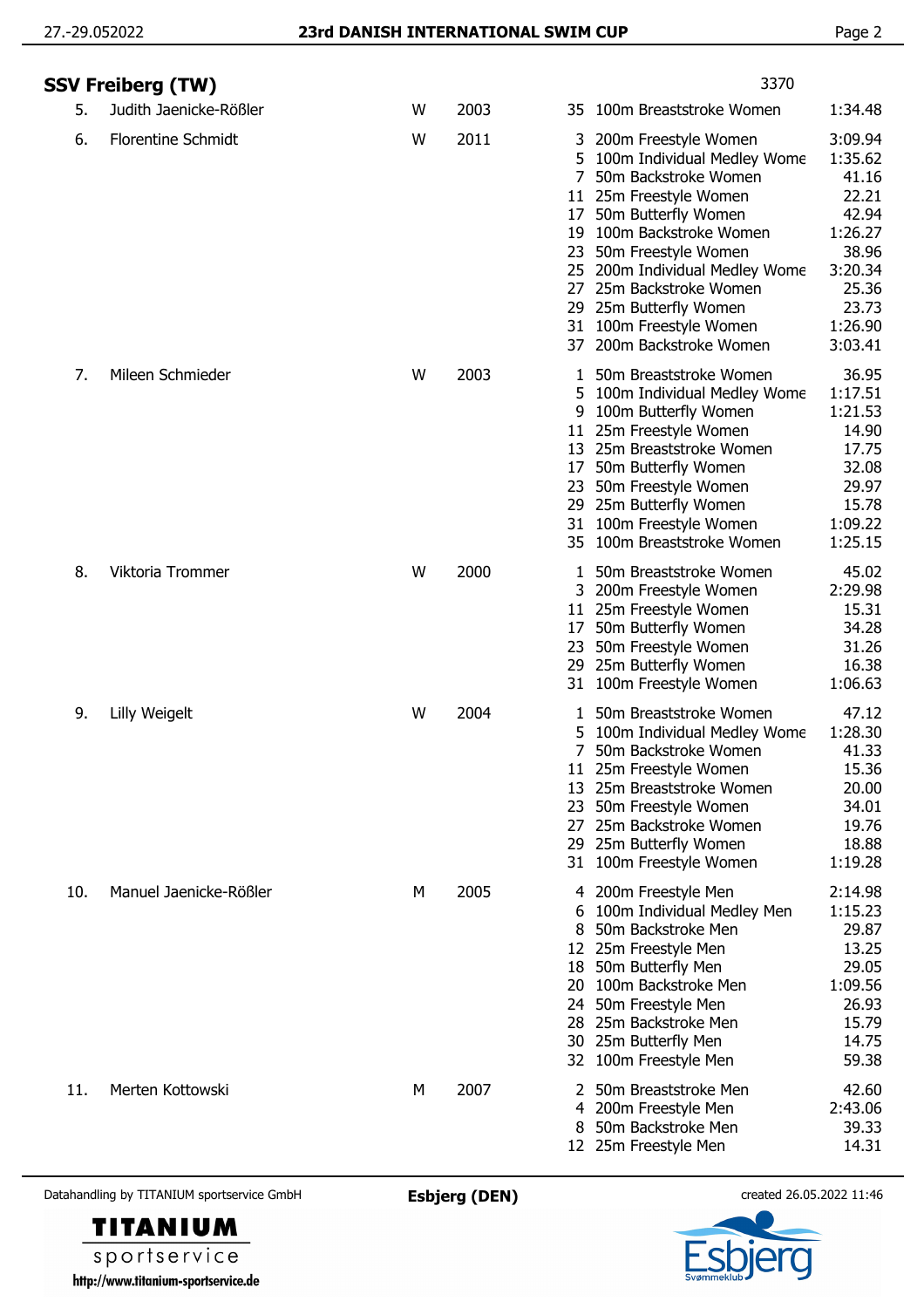|     | <b>SSV Freiberg (TW)</b>                   |   |                      |                                            | 3370                                                                                                                                                                                                                                                                                                      |                                                                                                                    |
|-----|--------------------------------------------|---|----------------------|--------------------------------------------|-----------------------------------------------------------------------------------------------------------------------------------------------------------------------------------------------------------------------------------------------------------------------------------------------------------|--------------------------------------------------------------------------------------------------------------------|
| 11. | Merten Kottowski                           | M | 2007                 | 18<br>24<br>28                             | 14 25m Breaststroke Men<br>50m Butterfly Men<br>50m Freestyle Men<br>25m Backstroke Men<br>30 25m Butterfly Men<br>32 100m Freestyle Men                                                                                                                                                                  | 18.77<br>43.35<br>30.19<br>18.62<br>17.49<br>1:08.25                                                               |
| 12. | <b>Maximilian Schmidt</b>                  | М | 2007                 | 20<br>28                                   | 50m Breaststroke Men<br>4 200m Freestyle Men<br>6 100m Individual Medley Men<br>12 25m Freestyle Men<br>14 25m Breaststroke Men<br>18 50m Butterfly Men<br>100m Backstroke Men<br>24 50m Freestyle Men<br>25m Backstroke Men<br>30 25m Butterfly Men<br>32 100m Freestyle Men<br>36 100m Breaststroke Men | 37.58<br>2:32.27<br>1:20.14<br>15.80<br>20.94<br>36.20<br>1:21.51<br>30.76<br>19.56<br>18.12<br>1:07.96<br>1:29.27 |
| 13. | Anton Sukhanov                             | M | 2006                 | 10<br>30<br>36                             | 2 50m Breaststroke Men<br>6 100m Individual Medley Men<br>100m Butterfly Men<br>12 25m Freestyle Men<br>14 25m Breaststroke Men<br>18 50m Butterfly Men<br>22 200m Breaststroke Men<br>24 50m Freestyle Men<br>25m Butterfly Men<br>32 100m Freestyle Men<br>100m Breaststroke Men                        | 34.94<br>1:18.80<br>1:17.40<br>14.54<br>16.43<br>31.44<br>2:50.07<br>29.00<br>15.62<br>1:02.97<br>1:18.80          |
| 14. | Ilja Sukhanov                              | М | 2002                 | 2<br>6<br>10<br>24<br>26<br>30<br>32<br>36 | 50m Breaststroke Men<br>100m Individual Medley Men<br>100m Butterfly Men<br>12 25m Freestyle Men<br>14 25m Breaststroke Men<br>18 50m Butterfly Men<br>50m Freestyle Men<br>200m Individual Medley Men<br>25m Butterfly Men<br>100m Freestyle Men<br>100m Breaststroke Men                                | 35.07<br>1:06.43<br>1:04.68<br>13.23<br>15.94<br>27.37<br>26.38<br>2:22.56<br>14.00<br>57.36<br>1:15.01            |
| 15. | Alexander Trommer                          | М | 2004                 | 6<br>10<br>24                              | 4 200m Freestyle Men<br>100m Individual Medley Men<br>100m Butterfly Men<br>12 25m Freestyle Men<br>16 400m Freestyle Men<br>18 50m Butterfly Men<br>50m Freestyle Men<br>30 25m Butterfly Men<br>32 100m Freestyle Men                                                                                   | 2:03.22<br>1:10.60<br>1:06.89<br>12.90<br>4:20.86<br>29.00<br>25.71<br>14.32<br>56.92                              |
| 16. | Valentin Uhlig                             | М | 2009                 | 2<br>4<br>6<br>12                          | 50m Breaststroke Men<br>200m Freestyle Men<br>100m Individual Medley Men<br>25m Freestyle Men<br>14 25m Breaststroke Men                                                                                                                                                                                  | 41.91<br>2:30.63<br>1:30.39<br>15.42<br>20.95                                                                      |
|     | Datahandling by TITANIUM sportservice GmbH |   | <b>Esbjerg (DEN)</b> |                                            |                                                                                                                                                                                                                                                                                                           | created 26.05.2022 11:46                                                                                           |